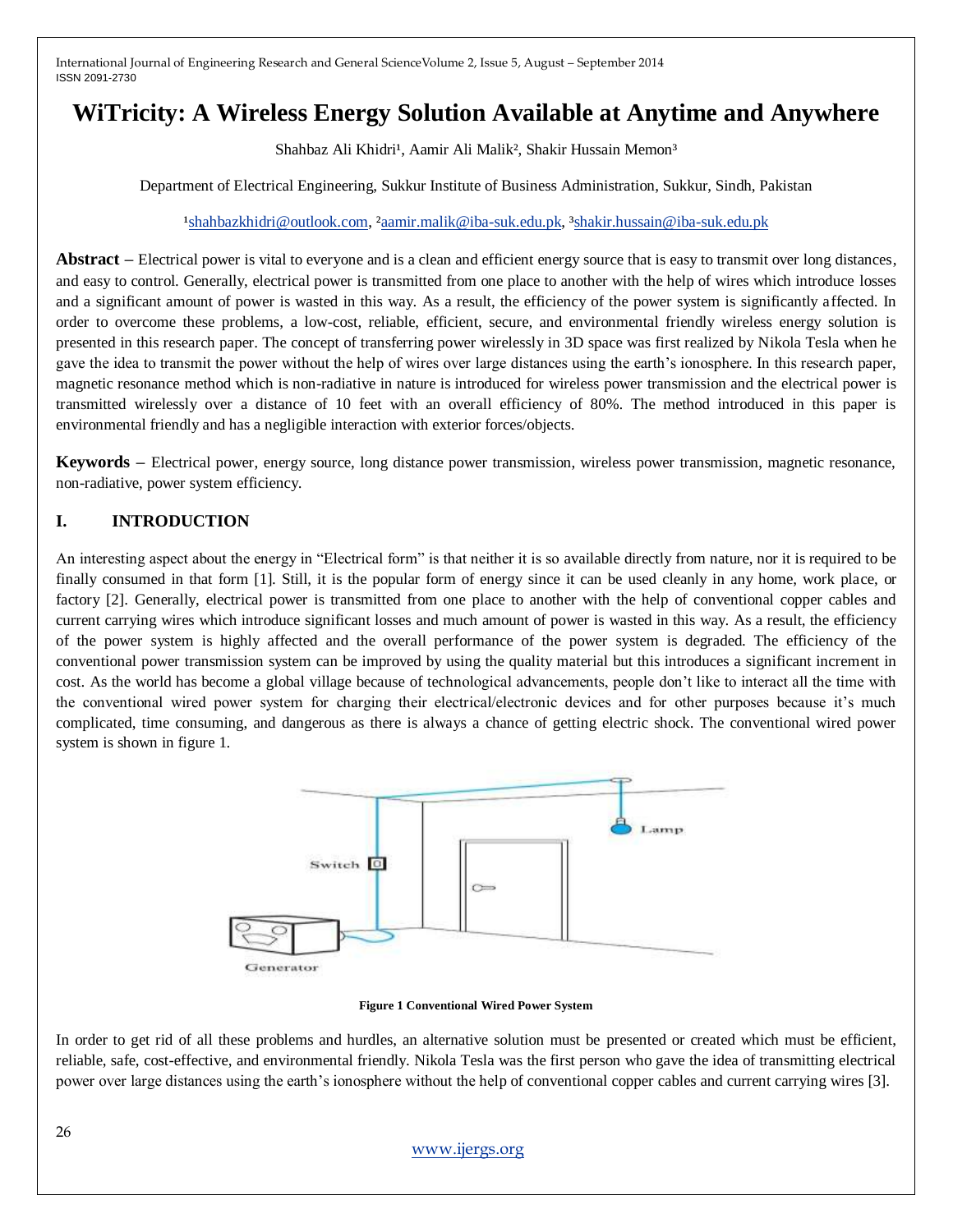Nikola Tesla designed a magnifying transmitter to implement wireless energy transmission by means of the disturbed charge of ground and air method [4]. The magnifying transmitter is shown in figure 2.



**Figure 2 Magnifying Transmitter**

In this research paper, a low-cost, reliable, efficient, secure, and environmental friendly wireless energy solution is presented and is based on magnetic resonance method which is non-radiative in nature. The electrical power is transmitted wirelessly over a distance of 10 feet and an overall efficiency of 80% is achieved by utilizing this technique.

This research paper is based on 5 sections. Section II is based on literature review and reviews the existing techniques and methods for wireless power transmission. Section III is based on the methods and techniques which we have used for wireless power transmission and describes our contribution. Section IV is based on results and reflects the results obtained from carried out research work. Section V is based on conclusions and concludes the research paper with the important suggestions and factual findings from the carried out research work.

# **II. LITERATURE REVIEW**

Several techniques and methods are available for wireless power transmission. The common methods are given as:

# **1. Wireless Power Transmission using Magnetic Induction**

This method for wireless power transmission is non-radiative in nature and works on the principle of mutual induction which states that when two coils are inductively coupled and electrically isolated and if current in one coil is changed uniformly then an electromotive force gets induced in the other coil [5]. In this way, the energy can be transmitted from one place to another without using the conventional wires. However, there are few limitations and this method is not a proper method for wireless power transmission because of several factors including shorter range (a few mm if any), lower overall efficiency, and tight coupling [6]. The care must be taken in positioning the coils for proper operation. Many industries are using this method in their products. The magnetic induction method is widely used in electric toothbrushes, wireless cell phone chargers, and pace makers [7, 8]. The efficiency and the operating range of this method can be improved to a considerable level by enhancing the resonance.

# **2. Wireless Power Transmission using Electromagnetic Radiations**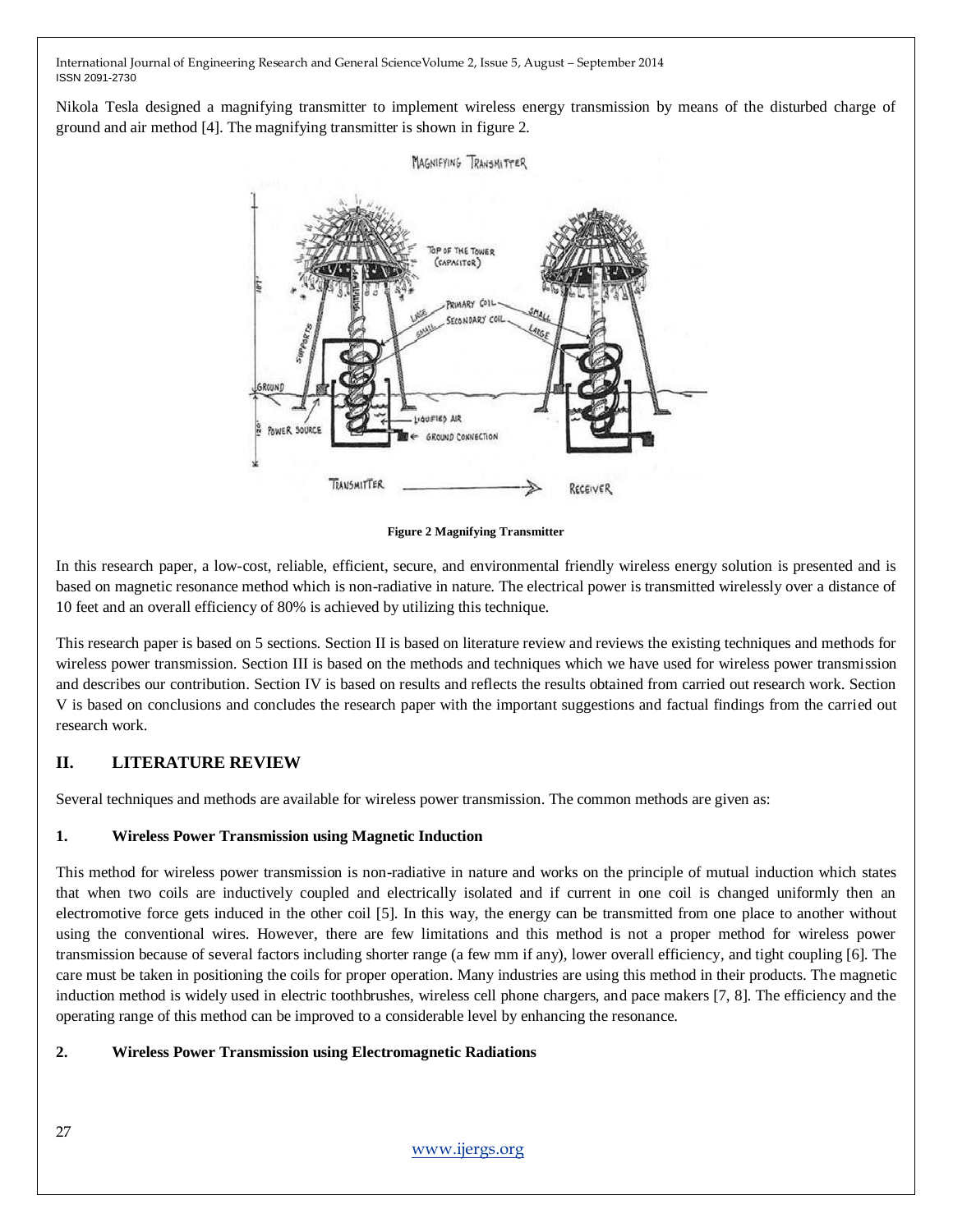This method for wireless power transmission is radiative in nature and not widely used because the transmitted power is dissipated in all directions and at the end, insufficient amount of power reaches at the receiver.

This method is widely used for the transmission of information wirelessly over large distances.

# **3. Wireless Power Transmission using Optical Techniques**

This method for wireless power transmission uses lasers to transmit energy from one place to another. The energy which is to be transferred is in the form of light which is converted into electrical form at the receiver end. This method uses directional electromagnetic waves so the energy can be transmitted over large distances [9]. This method for wireless power transmission is not suitable when the receiver is mobile because proper line-of-sight is needed. For proper operation, no object should be placed between transmitter and receiver. Complicated tracking techniques can be used in mobility condition but at the end, the cost of the power system is increased to a significant level.

#### **4. Wireless Power Transmission using Microwaves**

This method for wireless power transmission uses microwave frequencies for transmitting energy from one place to another. The energy can be transmitted over large distances using radiative antennas [10]. The efficiency of this power system is higher at greater distances as compared to other wireless power transmission systems but this method is not environmental friendly and is unsafe and complicated because microwave frequencies at higher power levels can potentially harm people. Proper care must be taken when using method at higher power levels. Energy in tens of kilowatts has been transmitted wirelessly using this method [11]. In 1964, a model of microwave powered helicopter was presented by Brown [12]. In 1997, this method has been utilized for wireless power transmission in Reunion Island [13].

#### **5. Wireless Power Transmission using Electrodynamic Induction**

This method for wireless power transmission is non-radiative in nature and is environmental friendly. Two resonance objects can exchange energy when they possess same frequency [14]. The higher efficiency can be achieved when the transmitting range is medium. This method is popular method for wireless power transmission because no alignment of transmitter and receiver is needed so this method has a higher placement freedom. In 2007, researchers from Massachusetts Institute of Technology (MIT) utilized this method and powered a 60W light-bulb wirelessly at a distance of 7 feet with an overall efficiency of 40% [15]. In 2008, Intel used the same method and powered a 60W light-bulb wirelessly at a shorter distance with an overall efficiency of 75% [16]. In 2008, the same method was used by Lucas Jorgensen and Adam Culberson belonging to Cornell University and a successful experiment of wireless power transmission at a shorter distance was performed [17]. In 2011, Mandip Jung Sibakoti and Joey Hambleton belonging to Cornell University performed the same experiment and powered a 40W light-bulb wirelessly at a shorter distance [18].

# **III. IMPLEMENTATION OF WIRELESS POWER TRANSMISSION USING MAGNETIC RESONANCE**

The block diagram of wireless power transmission using magnetic resonance is shown in figure 3.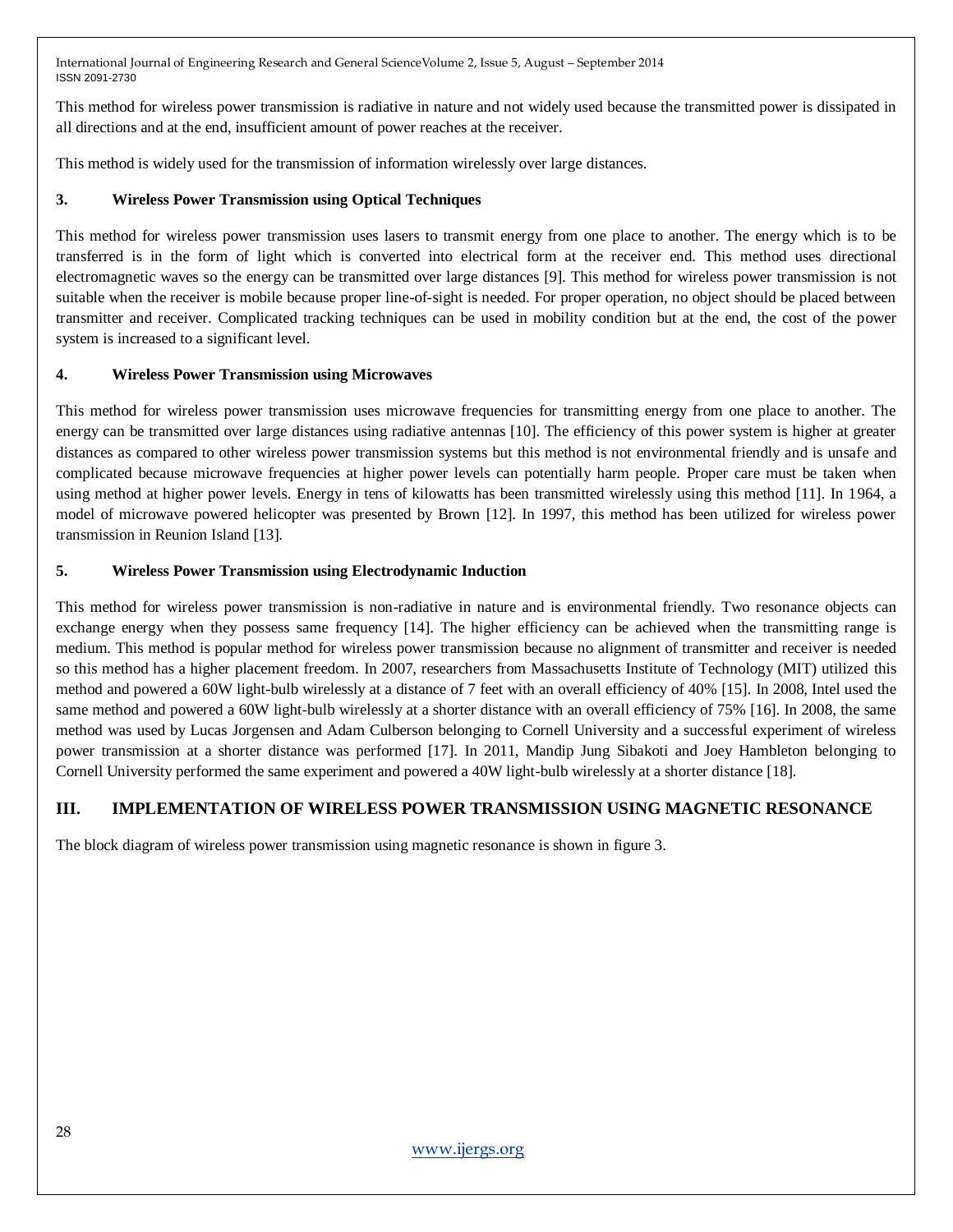

**Figure 3 Block Diagram of WPT using Magnetic Resonance**

Magnetic resonance is a low-cost, reliable, efficient, secure, and environmental friendly method for wireless power transmission.

The energy in "Electrical form" can be transmitted from one place to another over medium ranges with the help of magnetic field when the frequencies of source resonator and device resonator are equal. This method is non-radiative in nature and has a negligible interaction with exterior forces/objects. Different steps involved in magnetic resonance based wireless power transmission are shown in figure 3.

In first step, an alternating current (AC) is supplied to the power system which is usually 240V. In second step, the alternating current (AC) is converted into the direct current (DC) using rectifiers. This step is ignored when a direct current (DC) supply is provided to the power system. When used for high power applications, few errors may occur so a power factor corrector may be needed for high power applications. In third step, the direct current (DC) obtained from the rectifier is converted into a radio frequency (RF) voltage waveform because the source resonator operates on a radio frequency (RF) voltage waveform. This conversion is done using a high speed and highly efficient operational amplifier. The amplifier used here has a very high frequency response. In fourth step, an impedance matching network (IMN) is used for efficient coupling of the high speed operational amplifier output and the source resonator. In fifth step, the magnetic field is generated by the source resonator. In sixth step, the generated magnetic field excites the device resonator and an energy build up process takes place. Here, the energy is transferred without the help of wires with the help of magnetic field. In seventh step, an impedance matching network (IMN) is used again for efficient coupling of the device resonator and the load. In eighth step, the radio frequency (RF) voltage waveform is converted into the direct current (DC) using rectifiers because the load operates on a direct current (DC) supply. In ninth and final step, the load is powered with the direct current (DC) supply. So, the energy is efficiently transmitted wirelessly from the source to the load with the help of magnetic resonance.

In this research work, a successful experiment of wireless power transmission over a distance of 10 feet is performed with an overall efficiency of 80%. It is observed that a large amount of energy can be obtained from resonators because of their oscillating nature. So with a weak excitation force, a useful amount of energy can be obtained which is stored in resonators. The efficiency of a resonator is based on its quality factor often represented by "Q". The quality factor depends upon the resonant frequency and the internal losses of the resonator. So, a resonator with lower losses has a higher quality factor and a higher efficiency. A simple electromagnetic resonator is shown in figure 4



**Figure 4 Electromagnetic Resonator**

.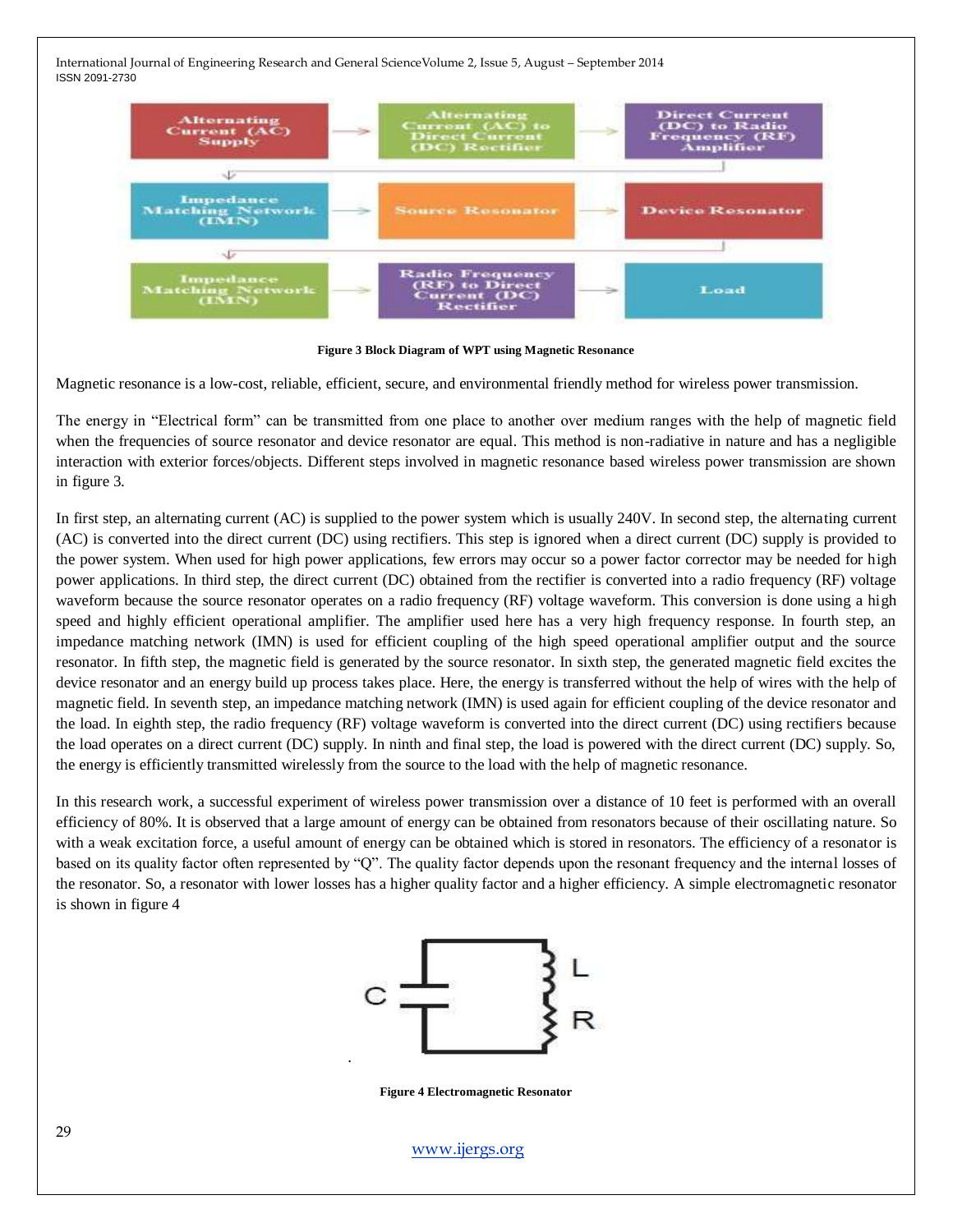For this research work, resonators with a high quality factors are used in order to obtain a better and desirable efficiency. It is possible for resonators to exchange energy with the help of magnetic field when they are placed closer to each other. Two coupled resonators exchanging energy are shown in figure 5



**Figure 5 Coupled Resonators**

The coils used for wireless power transmission in this research work have the radius of approximately 74cm and are designed to have the resonant frequency range of 8.5MHz – 12.5MHz. For frequency matching, a tunable high frequency oscillator is designed using operational amplifiers having the tunable frequency range of 5.5MHz – 14.5MHz. Along with a tunable high frequency oscillator, a power amplifier is used for assuring the reasonable amount of power which is to be transferred to the load at the receiver side.

The creative visualization of wireless power transmission using magnetic resonance is shown in figure 6, figure 7, and figure 8.



**Figure 7 Energy Build Up Process in the Device Resonator due to the Source Resonator**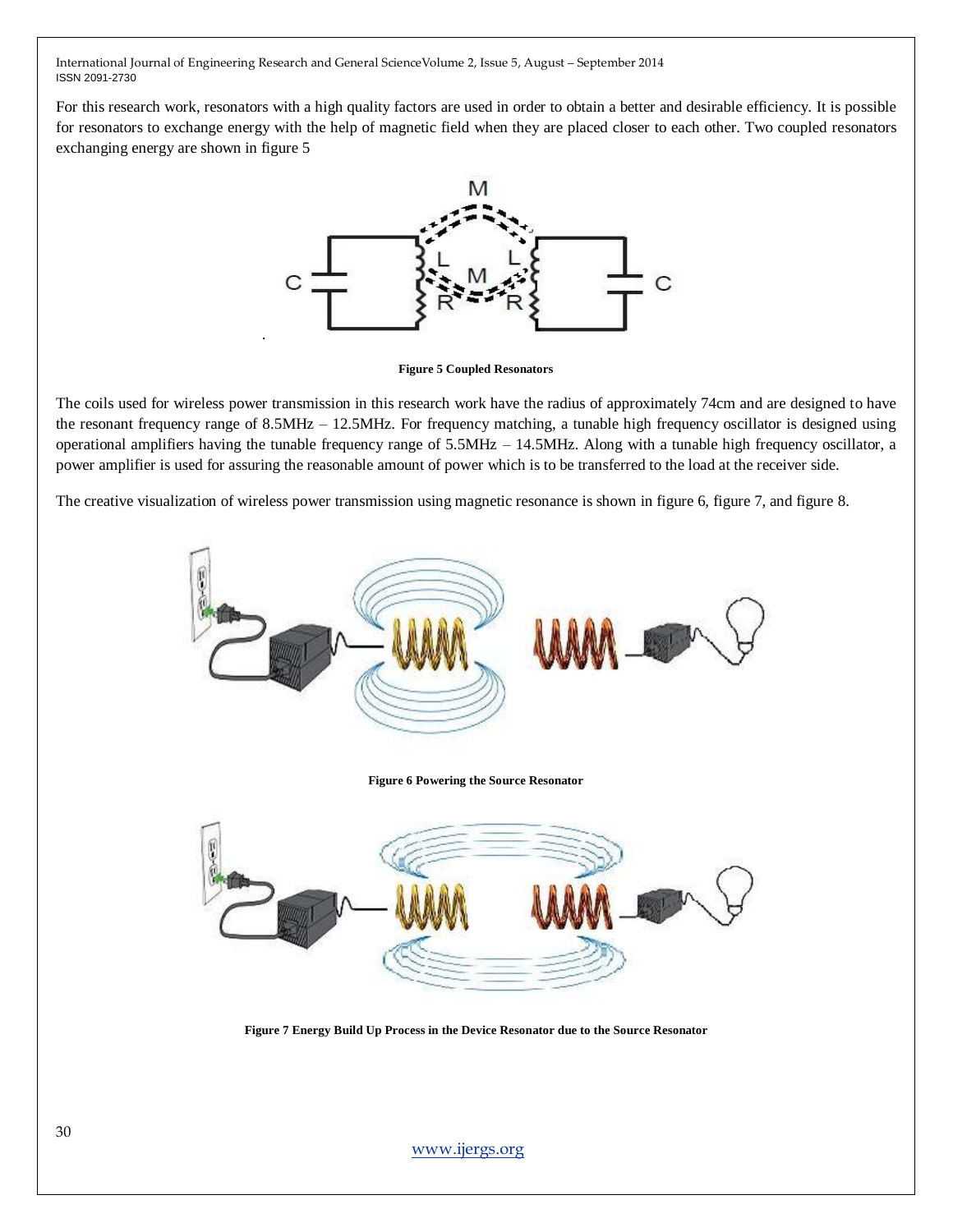

**Figure 8 Powering the Load**

The creative visualization shows that the energy is transmitted from the source to the load in three steps.

In first step as shown in figure 6, the source resonator is powered with the help of an alternating current (AC) supply. In second step as shown in figure 7, the energy build up process takes place with the help of magnetic field when the source resonator and device resonator having same frequencies are coupled. In third step as shown in figure 8, the load is powered with the help of direct current (DC) supply which is transmitted wirelessly from the source.

#### **IV. RESULTS AND DISCUSSIONS**

In this research work, we were able to power a 40W light-bulb wirelessly over a distance of 10 feet with an overall efficiency of 80%. A significant change in the efficiency of the wireless power transmission system was observed when the distance between the source resonator and the device resonator was varying. A decrement in the intensity of light was observed with the increment in the distance. However, the overall efficiency of the designed wireless power transmission system was better and desirable. The results obtained from the designed wireless power transmission system when placed in the parallel and the perpendicular configuration are shown in figure 9 and figure 10 in form of charts respectively.



**Figure 9 Power vs. Distance Chart for Parallel Configuration**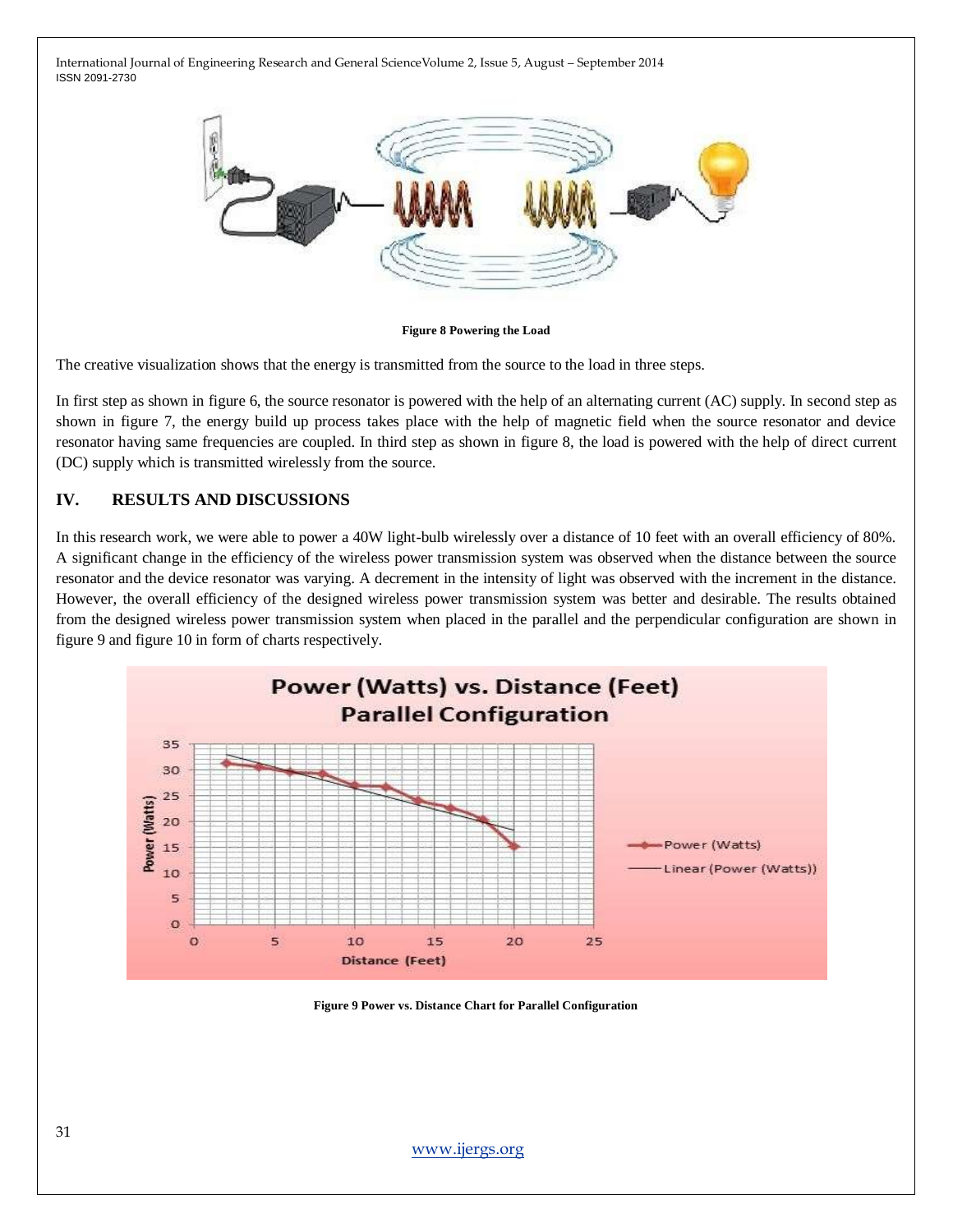

**Figure 10 Power vs. Distance Chart for Perpendicular Configuration**

Different values of power in watts with respect to distance in feet are shown in figure 9 and figure 10 for the parallel and the perpendicular configuration respectively. It is observed from these power values that the intensity of light decreases when the distance increases. However, sufficient amount of power is obtained wirelessly over a distance of 10 feet with an overall efficiency of 80%. A change in the resonant frequency was also observed when the distance was increased gradually due to the imperfect match in the resonant frequencies of coils. So, the frequency was properly adjusted at different intervals of measurement for obtaining maximum power and better efficiency. Overall, the results obtained from the carried out research work were desirable.

The chart in figure 11 shows the relationship between the efficiency of the designed wireless power system and the distance when the parallel configuration is used and the chart in figure 12 shows the relationship between the efficiency and the distance when the perpendicular configuration is used.



**Figure 11 Efficiency vs. Distance Chart for Parallel Configuration**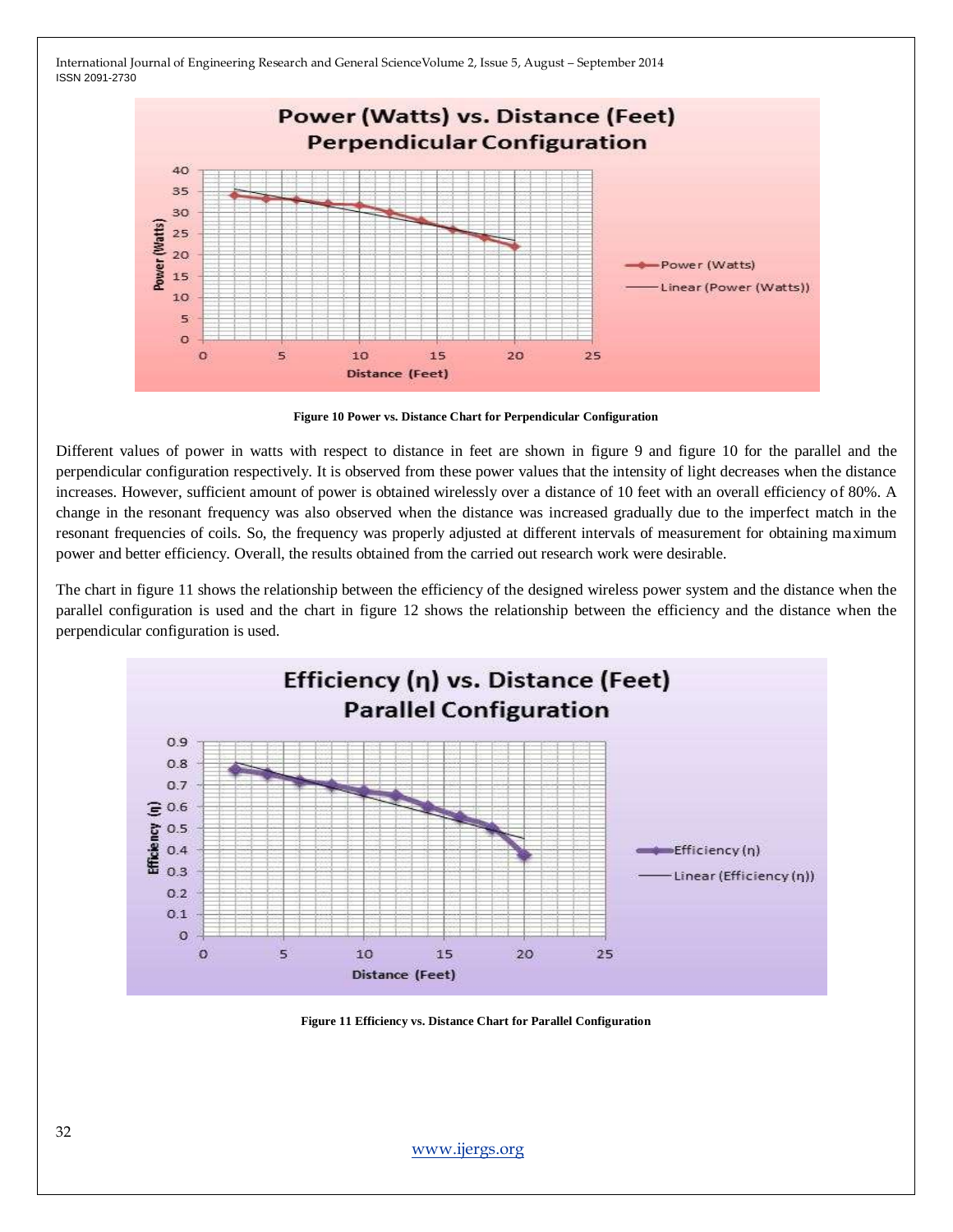

**Figure 12 Efficiency vs. Distance Chart for Perpendicular Configuration**

The efficiency is decaying with an increment in the distance as shown in both charts in figure 11 and figure 12.

This shows that the performance of the designed system is better when the source resonator and the device resonators are closer to each other and the performance starts degrading when the distance between the source resonator and the device resonator gets increased. It is observed that the efficiency and the performance of the wireless power system decreases when the distance between the source resonator and the device resonator increases for parallel as well as perpendicular configuration.

This wireless power transmission system is suitable for medium transmitting ranges so better efficiency can be achieved at moderate distances.

# **V. CONCLUSIONS AND FUTURE RECOMMENDATIONS**

A successful experiment of wireless power transmission over a distance of 10 feet with an overall efficiency of 80% is carried out in this research work. The designed wireless power transmission is a low-cost, reliable, efficient, secure, and environmental friendly. The designed power system has a negligible interaction with exterior forces/objects. The designed wireless power transmission system can be used in various areas of application. In the area of consumer electronics, the designed system can be used to wirelessly power the home and industry appliances including television, cell phone, room lightings, laptop, propeller displays and clocks, etc. In the area of medical sciences, the presented system can be used to power heart assist pumps, pacemakers, infusion pumps, etc. The presented system can be used to efficiently charge the electric vehicles. The wireless power transmission system can also be used in military and can be used to power military robots, vehicles, and other necessary equipment of a soldier.

In future, a significant research can be carried out in the area of wireless power. Reduced size wireless power transmission systems with better efficiency over large distances can be developed. Efficient wireless power transmission systems can be designed in future to transmit tens and thousands of KW power over hundreds of miles with maximum efficiency and performance.

# **ACKNOWLEDGMENT**

We would like to express our appreciation to our beloved parents for their unconditional love and support that let us through the toughest days in our life.

#### **REFERENCES:**

[1] Bakshi U. A. and Bakshi V. U., "Electrical Machines – I", Pune, Technical Publications Pune, v1, n1, ISBN: 978-8-18- 431535-6, 2009.